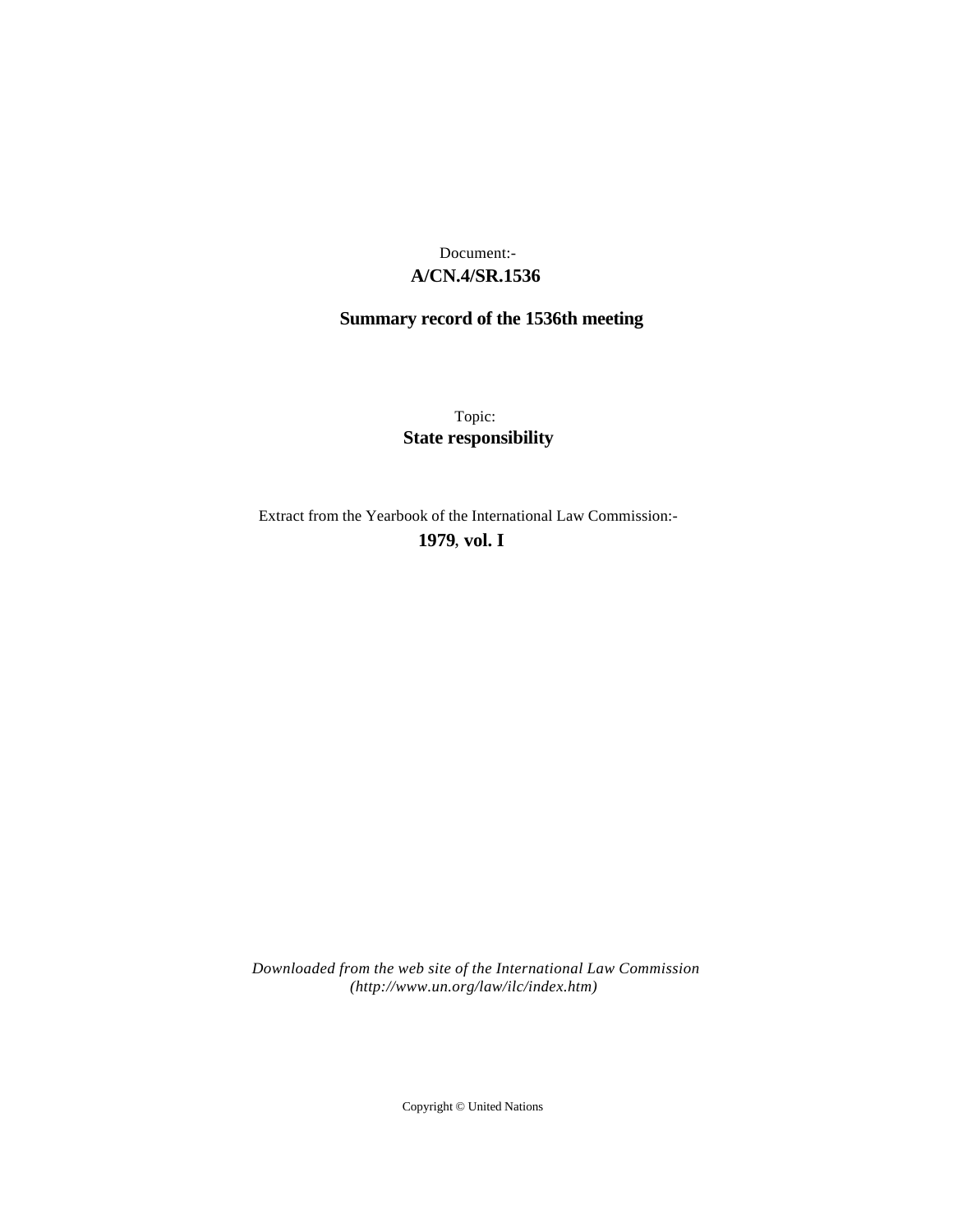# **1536th MEETING**

*Tuesday, 22 May 1979, at 10.5 a.m.*

*Chairman:* Mr. Milan SAHOVIC

*Members present:* Mr. Francis, Mr. Jagota, Mr. Njenga, Mr. Pinto, Mr. Quentin-Baxter, Mr. Reuter, Mr. Riphagen, Mr. Schwebel, Mr. Tabibi, Mr. Thiam, Mr. Tsuruoka, Mr. Ushakov, Sir Francis Vallat, Mr. Verosta.

*Also present:* Mr. Ago.

#### **State responsibility** *{continued)* **(A/CN.4/318 and Add. 1-3, A/CN.4/L.289/Rev.l, A/CN.4/L.290)** [Item 2 of the agenda]

DRAFT ARTICLES SUBMITTED BY MR AGO *{continued)*

ARTICLE 28 (Indirect responsibility of a State for an internationally wrongful act of another State)<sup>1</sup> (con*tinued )*

1. Mr. TSURUOKA said that, in the light of comments made by some members of the Commission, he wished to announce two changes in the text of article 28 which he had proposed on 17 May 1979 (A/CN.4/ L.289). The first was the omission of the word "exclusively" in paragraph 2, the object being to introduce the idea of a dual responsibility on the part of the State which exerted coercion and on the part of the State which had committed the internationally wrongful act. The other change was the addition of a paragraph 3.

2. The revised text (A/CN.4/L.289/Rev.l) read as follows:

" 1. Directions given by one State to another State or control exercised by one State over another State in a field of activity shall, if it is established that the directions are given or the control is exercised for the purpose of the commission of an internationally wrongful act carried out by the latter, constitute an internationally wrongful act, even if those directions or that control, taken alone, would not constitute the breach of an international obligation.

"2. Coercion exerted by one State against another State by means of the threat or the use of force in violation of the principles of international law embodied in the Charter of the United Nations shall, if it is established that the coercion was exerted for the purpose of the commission of an internationally wrongful act carried out by the latter, entail the international responsibility of the State which exerted the coercion.

" 3. Paragraphs 1 and 2 are without prejudice to the application of other provisions of the present

draft articles, such as article 1, concerning international responsibility to a State which commits an internationally wrongful act as a result of directions given, control exercised, or coercion exerted by another State."

3. Mr AGO said he thought he could detect a certain softening of the extreme position taken by Mr. Ushakov in his earlier statements. Yet he had difficulty in accepting Mr. Ushakov's proposition that, while the general concept of indirect responsibility existed, it existed in the science of law rather than in positive law, for the science of law had created the concept of indirect responsibility to describe and explain certain situations for which provision was made in positive law.

4. Commenting on the cases mentioned by Mr. Ushakov as occurring in internal law, he noted that, as far as responsibility for the act of another was concerned, Soviet law did not differ greatly from the law of the common law countries or of the Roman law countries. Where the owner of a vehicle was liable in the event of an accident caused by a person whom he had permitted to use his vehicle (the case mentioned by Mr. Ushakov at the previous meeting), the liability of the owner of the vehicle arose not because he had given his permission, which was a lawful act, but because of the accident caused by the driver, which was precisely an unlawful act committed by another party. In that situation, the permission given had set up between the owner and the user of the vehicle a certain relationship in consequence of which the former was answerable for the act of the latter. Similarly, where the master was liable for damage caused by his apprentice, the master was responsible not for the fact of having employed the apprentice, which was a lawful act, but for the errors committed by the apprentice, such liability being founded on the relationship between master and apprentice. The fact of having engaged the apprentice had simply set up that relationship. Hence in both situations, as also in the case of the liability of parents for their children's actions, the responsibility was for the act of another and not for the actor's own conduct. Under article 1384 of the French Civil Code a person was answerable not only for damage he caused himself but also for damage caused by persons for whom he was responsible.

5. In international law the problem of indirect responsibility could arise in three types of situation: in relations of dependence, like protectorates; in relations between a federal and a federated State that had kept a separate international personality; and in cases of military occupation. As far as dependent relationships were concerned, he pointed out that in some cases the protectorate had in fact applied to States and not to dependent territories, as Mr. Ushakov had contended. For example, in the case of Morocco, the protectorate established by the Treaty of Fez, although created in the context of colonial policy, had applied to a State, not to a colony; the Moroccan State had remained a State with its own international personality, and the Sherifian authorities had sometimes been entirely free to act in certain internal areas. Although, as Mr. Usha-

For text, see 1532nd meeting, para. 6.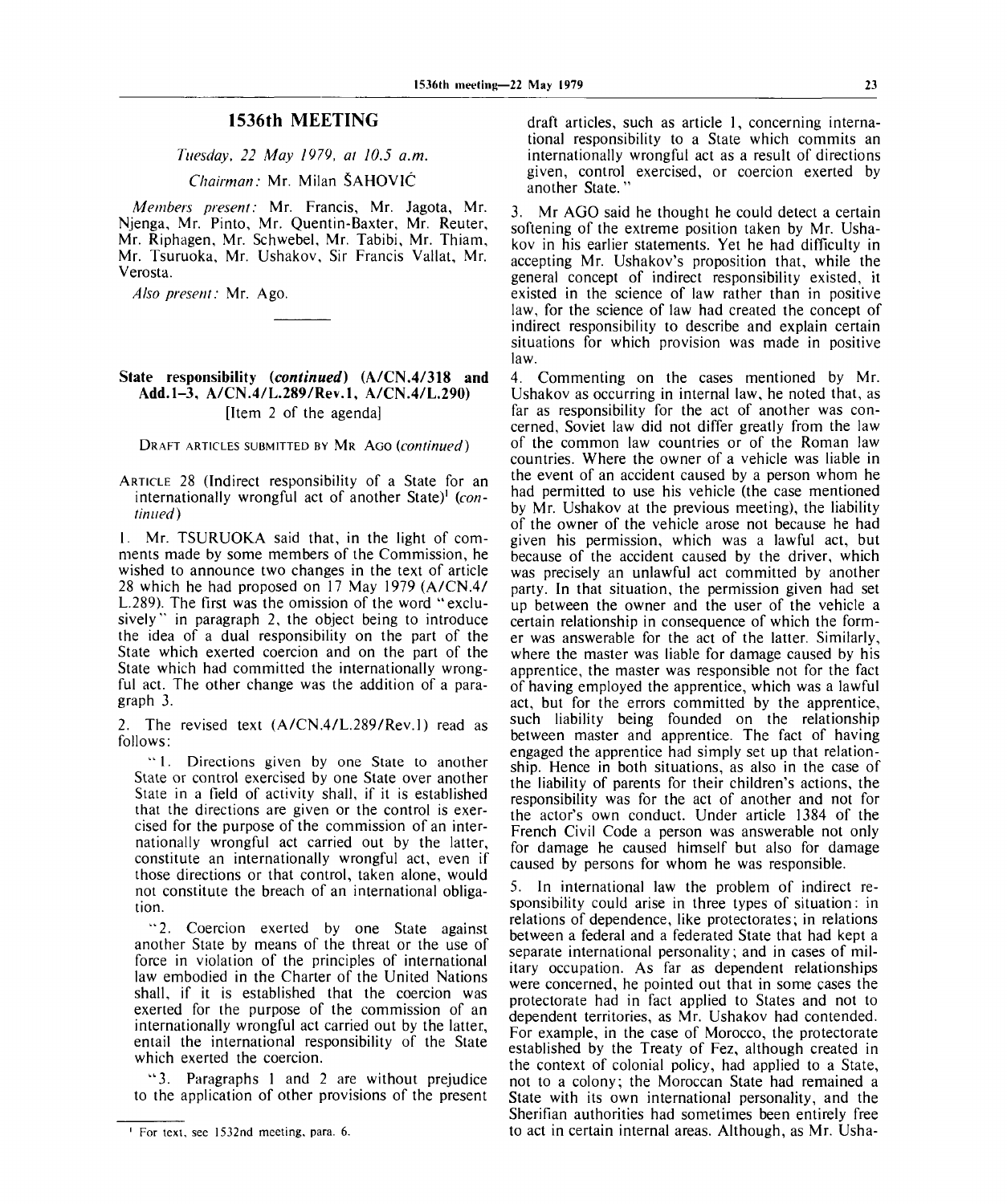kov had said, dependent relationships had become virtually obsolete, it was not impossible, as Mr. Francis had pointed out, that they might recur at some future time under a different guise.

6. The relations between a federal and a federated State should not be equated with dependent relationships between States, for the situation was quite different. The relationship varied greatly from case to case. In some cases the federal State had totally abolished the federated State's international personality, whereas in others the federated State had retained some measure of international personality. The cantons of Switzerland, for example, possessed a limited international treaty-making capacity. Normally, the federal State was answerable for any breaches committed by the canton, even for breaches of international obligations entered into by the canton. In such cases it was therefore proper to speak of international responsibility for the act of another—but those were uncommon cases.

7. The third case, that of military occupation, was the most important, because it was the most topical and the commonest. It was in respect of that case that his own views differed most from Mr. Ushakov's. In his opinion, no distinction should be drawn between partial and total occupation of a State's territory, for, contrary to what Mr. Ushakov had said, a State did not necessarily cease to exist if its entire territory was occupied. During the Second World War, for example, Belgium, the Netherlands and Denmark, although wholly occupied, had certainly not ceased to exist as States. Similarly, when Germany, after occupying the northern half of French territory, had extended its occupation to the whole of the territory, France had continued to exist as a State and, as before, to act in that capacity, although under the control of the German authorities. Hence there was no difference between the position of a partially occupied State and that of a wholly occupied State from the point of view of responsibility for internationally wrongful acts committed by organs of the occupied State while under the control of the occupying State.

8. Nor did he agree with Mr. Ushakov that a distinction could be drawn between an illegal and a liberating occupation, for, whatever the reason for the occupation, the relationship between the controlling State and the State under control existed and should have implications in the matter of responsibility.

9. As far as coercion was concerned, he considered, like Mr. Ushakov, that article 52 of the Vienna Con- $\frac{1}{2}$  dealt with a situation totally different from that contemplated in article 28. Hence the concept of coercion would not necessarily be identical in the two articles. Under article 52 of the Vienna Convention, coercion was given as grounds for declaring a treaty void—which explained the reference in the article to the threat or use of force. Under article 28, on the other hand, it was not really necessary that the coercion should involve the use of armed force, for a State

might very well oblige another State to commit an internationally wrongful act without resorting to armed force, for example by means of economic pressure.

10. Like Mr. Riphagen (1535th meeting), he thought that the phenomenon dealt with in article 28 could occur in *de jure* situations and in *de facto* situations. He pointed out, in that connexion, that military occupation was not only a *de facto* situation but also to some extent a *de jure* situation, for the relations between the occupying State and the occupied State were governed by the international law of war under which, for example, the occupying State had a duty to maintain law and order in the occupied territory.

11. The question whether the concept of indirect responsibility belonged to part I or to part II of the draft articles had been raised by Mr. Riphagen. The question had been answered by Mr. Jagota, who had said that part I of the draft was concerned with the internationally wrongful act as a source of responsibility, whereas part II would be concerned with the content, forms and degrees of international responsibility. Accordingly, it was quite proper that part I of the draft should deal with the issue whether an internationally wrongful act entailed the responsibility of one State rather than that of another.

12. Chapter IV of the draft dealt with abnormal situations that entailed exceptions to the principles laid down in chapter I. Under article  $27<sup>3</sup>$  a State that gave aid or assistance to another State for the commission of an internationally wrongful act was doing something which *per se* might be lawful, such as the sale of weapons, but which, owing to the connexion between that action and an unlawful action (for example, the sale of weapons to be used for aggression against another State), was tainted with illegality. The State that had provided such assistance was therefore answerable not for the wrongful act committed by the State receiving the assistance but for its own unlawful act in providing the assistance. A second wrongful act was thus involved—an act which entailed the responsibility of its author. Article 28, by contrast, did not envisage the commission of a second unlawful act: it was by reason of the relation of dependence between the two States that the dominant State was responsible for the dependent State's wrongful act.

13. Unlike Mr. Riphagen, he did not think that the scope of indirect responsibility should be limited to cases where the obligation breached was an obligation *erga omnes,* in other words, an obligation towards the totality of the membership of the international community.

14. He agreed with Sir Francis Vallat (1534th meeting) that the rule in article 28 should be drafted in modern terms, for although the phenomenon of indirect responsibility was traceable chiefly to obsolete situations, it continued to occur in connexion with present-day situations. He further agreed with Sir Francis

<sup>&</sup>lt;sup>2</sup> See 1533rd meeting, foot-note 2.

<sup>&</sup>lt;sup>3</sup> See 1532nd meeting, foot-note 2.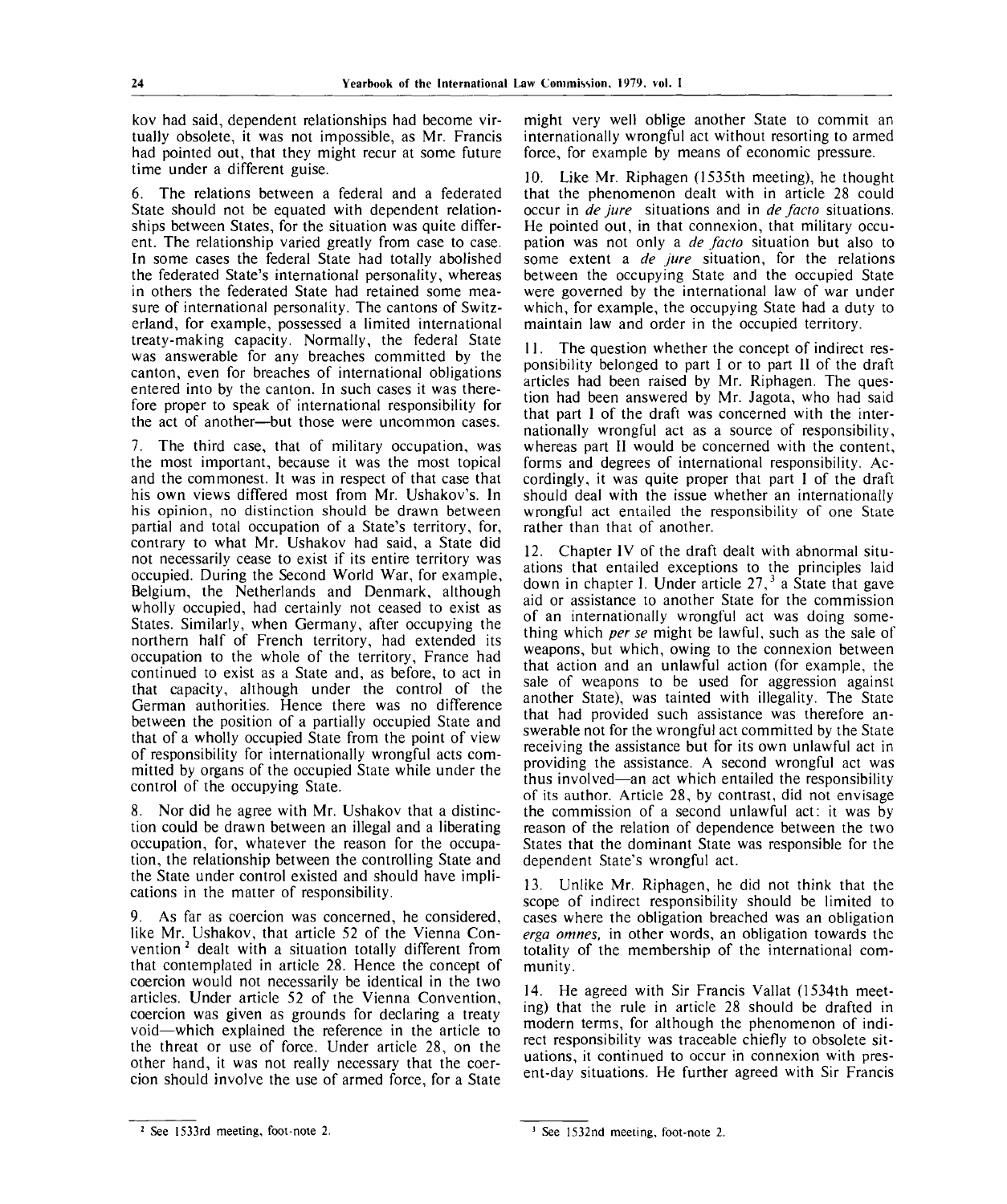Vallat that articles 1 and 2 of the draft should not be tampered with. The exceptions provided for in articles 27 and 28 to the principles laid down in articles 1 and 2 were perfectly normal; the Commission itself had anticipated them in paragraph (11) of its own commentary to article 1, by recognizing that there might be "special cases in which international responsibility devolves upon a State other than the State to which the act characterized as internationally wrongful is attributed".<sup>4</sup> Nor would article 28 constitute an exception to the principle of article 1 if it confined itself to postulating the existence of a non-exclusive indirect responsibility, in other words, a responsibility that was additional to but did not necessarily rule out the responsibility of the party that had committed the internationally wrongful act.

15. He further agreed with Sir Francis Vallat that the rule in article 28 should not be cast in negative terms. With regard to the word "indirect", which Sir Francis thought should be dropped, he shared Mr. Jagota's opinion that it was relatively immaterial whether the adjective was or was not retained, for in any case the responsibility with which article 28 was concerned would remain a responsibility for the act of another, in other words, an indirect responsibility.

16. He agreed with Mr. Jagota's analysis at the previous meeting of the connexion between article 28 on the one hand and articles 9 and 12 on the other. The State under control might of course exceed the directions received, as Mr. Jagota had pointed out, and he agreed with Mr. Verosta (1533rd meeting) that that State should not be encouraged to commit an internationally wrongful act by being allowed to evade its own responsibility too easily.

17. According to Mr. Sahovic, (1535th meeting), the real problem was the exclusive nature of indirect responsibility, a point that would have to be clearly settled by the Commission. In Mr. Jagota's opinion *(ibid.),* however, it was clear that, logically, if attribution of the internationally wrongful act were severed from attribution of responsibility, the responsibility should be exclusive. Other members of the Commission had countered with the argument that the responsibility of the State under control should subsist side by side with that of the controlling State; in that connexion Mr. Pinto (ibid.) had referred to "manipulation" of one State by another. For his own part, however, he would point out that in the circumstances contemplated by article 28 the manipulation occurred not in connexion with the actual commission of the wrongful act, but as part of the general activity in the context of which the wrongful act was committed.

18. He stressed that the issue whether *force majeure* could be a defence to the charge of an internationally wrongful act was outside the scope of article 28; the point would have to be dealt with in chapter V, concerning exceptions. The issue with which article 28 was concerned was whether there was responsibility for the act of another and whether such responsibility was or was not exclusive.

19. According to the version of article 28 proposed by Mr. Tsuruoka (para. 2 above), the dominant State's control would constitute an internationally wrongful act superimposed on the internationally wrongful act committed by the subordinate State and directly entailing the dominant State's responsibility. The case envisaged in that text would therefore be one of direct responsibility, closely akin to that dealt with in article 27. In the case of indirect responsibility envisaged in article 28, on the other hand, the dominant State was answerable not for its control of the subordinate State but for the wrongful act committed by the subordinate State while under that control. As Mr. Jagota had said, the real issue was the transfer of the responsibility of the party committing the international wrong to the responsibility of another State which controlled the field of activity in which the internationally wrongful act had occurred.

20. He would be prepared to endorse Mr. Jagota's proposal (1535th meeting, para. 16), but, like its sponsor, he was not sure whether two cases—that of control and that of coercion—should be treated separately or together. The two had some aspects in common, but the traditional situations in which the issue of indirect responsibility arose—protectorate, military occupation, federal State—were situations characterized by a stable relationship between two States, whereas coercion occurred in an *ad hoc* situation in which the State directly influenced the commission of the internationally wrongful act.

21. Mr. USHAKOV completely disagreed with Mr. Ago's treatment of the question of occupation. Unlawful military occupation, which involved the disappearance of the occupied States as sovereign and independent States, could not, as Mr. Ago claimed, be placed on the same footing as liberating occupation, the object of which was to terminate a domination. During the Second World War, Nazi Germany's occupation of Belgium and the Netherlands, which had as a consequence disappeared as sovereign independent States, had been radically different from the liberating occupation by the allied armed forces. There was yet a third form of occupation, that of Germany after that country's capitulation, at which time Germany had likewise not existed as a sovereign independent State. An occupation of that kind, which was lawful, could likewise not be equated with unlawful enemy occupation.

22. Mr. RIPHAGEN said it had in no way been his intention to suggest, at the previous meeting, that article 28 should be transferred to part II of the draft. On the contrary, he considered that the Commission should seek a solution along the lines suggested by Mr. Tsuruoka. His point had been that there was an overlap between article 28 and part II, inasmuch as indirect responsibility did not have the same consequences as direct responsibility. In other words, the responsibility of State A, which committed the act, might differ from that of state C, which influenced the

<sup>4</sup>  *Yearbook... 1973.* vol. II, p. 176, document A/9010/Rev.l , chapter II, section B, article 1. para. (11) of the commentary.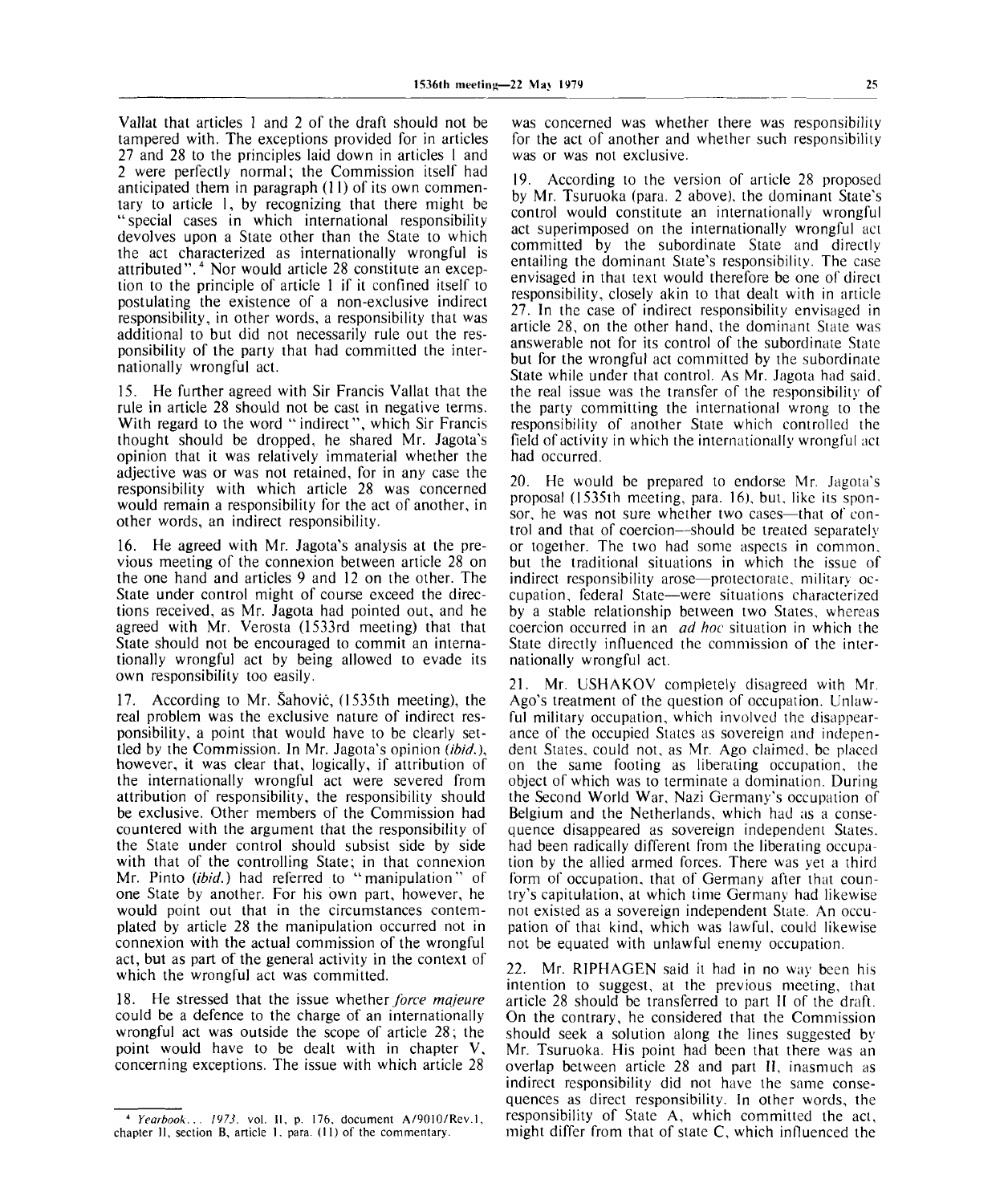act, and any such difference could have a significant impact on the various situations that would arise in that context. His position, which fell somewhere between Mr. Ushakov's and Mr. Ago's, was that some limitation was indicated in the case of indirect responsibility.

23. Mr. SCHWEBEL said it had been established international law since the Nurnberg trials that a plea of superior orders was not available as a full defence to a person accused of a war crime, although it might be admissible in mitigation. That was a telling analogy, which cut across the proposition that there should be exclusive responsibility on the part of the dominant State; assuming the subservient State to be in the position of a person accused of violating the laws of war, such a State could not plead superior orders to relieve it entirely of responsibility, although it could enter such a plea in mitigation of the measure of damages attributable to it.

24. He did not dispute Mr. Ago's argument that there was much logic in favour of the exclusivity of responsibility on the part of the superior State, but he thought that the case in point was one where logic did not perhaps make sense, given the realities of the modern world. Bearing in mind the examples cited by certain other members, he believed that the Commission would be best advised to adopt the path of joint, rather than exclusive, responsibility.

25. Mr. VEROSTA, referring to Mr. Ushakov's remarks, said that a distinction must indeed be drawn between illegal military occupation on the one hand, and occupation of liberation and the presence of troops after the cessation of hostilities on the other. However, he could not agree that, in the case of illegal occupation, the occupied State ceased to exist. Under positive international law, the occupied State did not disappear, but remained a paralysed legal entity, since it lacked organs able to take action. He cited as evidence the Moscow Declaration on Austria of 1 November 1943,<sup>5</sup> in which the Soviet Union, the United Kingdom and the United States had expressed the unanimous view that Austria had been the first free country to fall victim to Hitler's policy of aggression and that it should be liberated from German rule. If Austria had not existed at the time, there would have been no question of liberating it. However, the great Powers had treated the annexation of 1938 as null and void, and Austria had resumed its place in the international community. Unfortunately, in the control treaty, the victorious Powers had used the term "occupation", which had been appropriate during hostilities but had ceased to be appropriate after the end of hostilities. The legal personality of the militarily occupied State could therefore be said to continue until the final settlement of the situation, after which it might obviously disappear. It was impossible to place the Hitlerite military occupation on the same footing as the occupation by the liberating Powers or the stationing of military control authorities, which raised certain problems of shared responsibility.

26. Mr. NJENGA thought that draft article 28 should not be read as providing for exemption from responsibility for an internationally wrongful act in all cases without exception, since domination, coercion and control were matters of degree. Clearly, if one State was under the complete domination of another, then any action on the part of that State which led to an internationally wrongful act should entail the responsibility of the dominant, and not of the subservient, State.

27. That, indeed, had been the position of a number of protectorates, which had been in effect little more than colonies. Other protectorates, however, had retained a measure of international status and could not therefore be said to have been in a position to avoid responsibility for an internationally wrongful act. Likewise, where a protectorate had retained responsibility for the day-to-day administration of its affairs, it too had to be responsible for its acts. If, on the other hand, the international status of a protectorate was merely notional, so that effective power rested with the State which exercised control over it, then the acts of the authorities of the protectorate could be assimilated to those of agents acting for the State in question.

28. The same held true of a federated State. In the case of Switzerland, for example, if a canton enjoyed a degree of autonomy and consequently a certain international status, it would be wrong in principle to exempt it from responsibility simply because it was subject to a higher federal authority.

29. Again, in the case of military occupation, the question was not whether such occupation was beneficial or otherwise, but who was responsible for running the country. Thus in France, under the German occupation, the Vichy administration, which had been responsible for the daily administration of non-military matters, could not have avoided its international responsibility for making good any loss or damage incurred by alleging the fact of military occupation, since it had acted in the capacity of a State and been recognized as such.

30. A State could not, therefore, avoid its responsibility by claiming that it had acted in pursuance of the directions of a higher authority, apart from cases where the domination was so absolute that the authorities of the State committing the internationally wrongful act could be held to have acted as agents of the dominant State. He appreciated that economic coercion could be particularly compelling where a country was totally dependent on another for its economic survival, and that such a country would even be open to pressure as far as the conduct of its affairs was concerned. Nonetheless, he did not think it could be completely exonerated from responsibility, although the extent of the domination or coercion might be regarded as a mitigating factor in assessing compensation for any loss or damage caused by the internationally wrongful act.

<sup>5</sup>  *American Journal of International Law, Supplement of Documents* (Washington D.C.), vol. 38, No. 1 (January 1944), p. 7.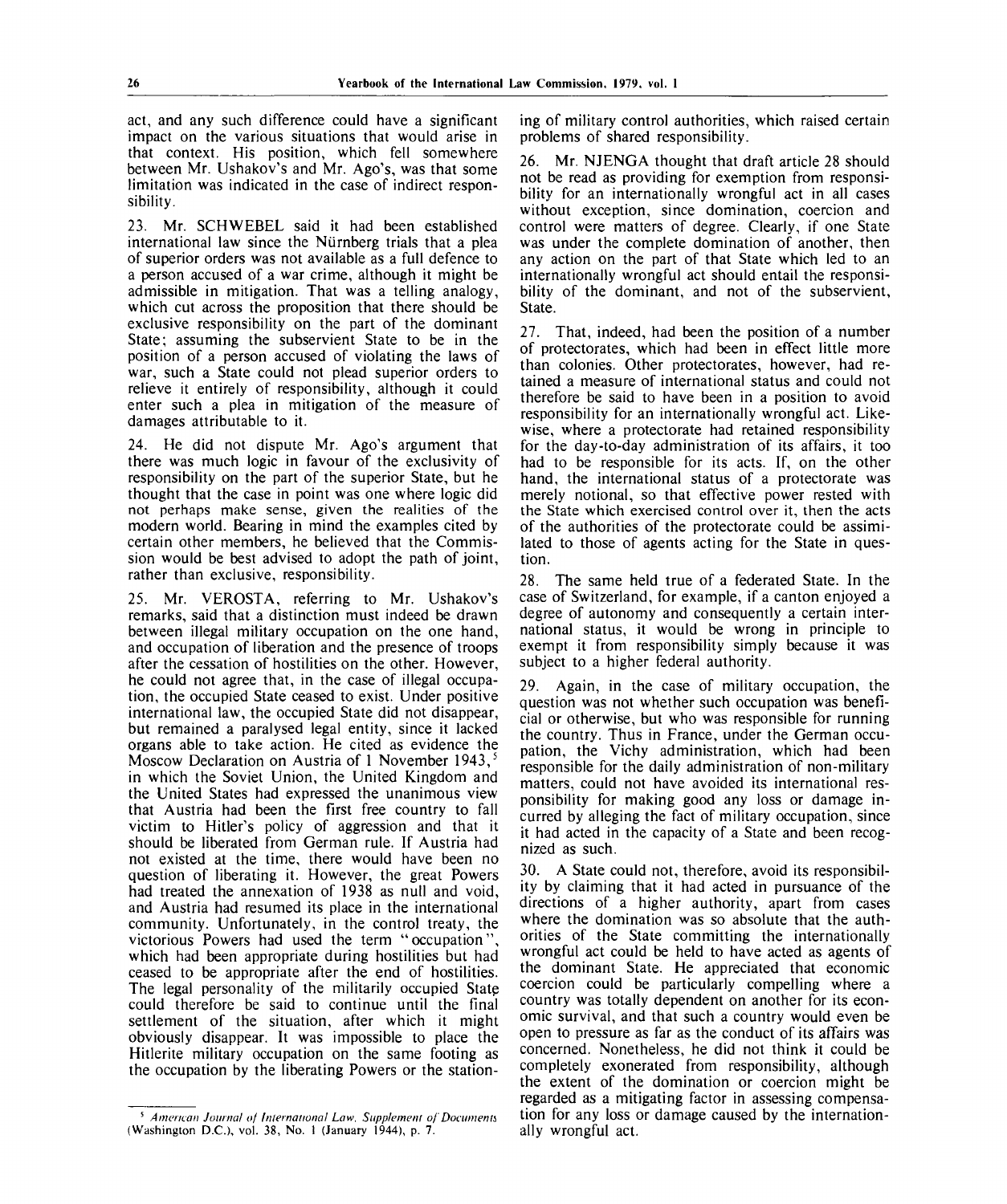31. It was important to avoid creating a new category of States which acted as they saw fit and then claimed that they had done so under the domination of another State or that their freedom of action had been curtailed. In international relations, domination was a relative term, and exemption from responsibility should be confined to cases where the domination was so complete that the dominated State had to do as it was told for its very survival.

32. He would therefore suggest that draft article 28 be reworded, on the basis of the amendments proposed by Mr. Jagota and Mr. Tsuruoka, to reflect the situation more realistically.

33. Mr. JAGOTA said that the situations examined in the report under discussion were illustrated by examples, rather than categories, of cases and he had therefore thought it useful, in his variant A (A/CN.4/ L.290), to merge the two paragraphs of article 28 in a single paragraph. However, the argument that the article should be formulated in two paragraphs was defensible and he had an open mind on that question.

34. On the other hand, the question whether the concept of indirect responsibility should be exclusive, additional or parallel called for much more careful consideration. He entirely agreed with Mr. Njenga that the wording of the article should not lead to the establishment of a new category of States that would be absolved of responsibility for internationally wrongful acts committed by them. It had also been rightly pointed out that account must be taken of different degrees of coercion, domination or control, and the article should not be cast in such broad terms that it would enable both the dominating and the dominated States to evade responsibility for their acts.

35. Mr Schwebel had referred to the prime responsibility of the wrongdoer and, in that connexion, had mentioned the principles embodied in the Charter of the Niirnberg Tribunal. The military manual issued by the United Kingdom in 1942 had specified that no liability was incurred for a wrongful act if the act was committed pursuant to superior orders. However, that view had been modified in 1944. At the Niirnberg trials, the defendants had invoked superior orders. At that time, it had been argued that the accused had had no option but to obey, for otherwise they would have been executed. The matter had been taken into account by the Commission itself in formulating the Principles of International Law recognized in the Charter of the Niirnberg Tribunal and in the Judgment of the Tribunal,<sup>6</sup> and had also doubtless been taken into consideration in the draft code of offences against the peace and security of mankind,<sup>7</sup> which had been before the General Assembly at its last session. If the wrongdoer had a moral choice open to him, he would be held liable for the wrongful act in question. Conversely, if there was no moral choice possible to

the wrongdoer, in other words if he had no freedom of decision or action, superior orders could be invoked as a complete defence. Nevertheless, it was essential to bear in mind that that matter related to the liability of an individual under international criminal law, which was totally different from the much broader concept of State responsibility.

36. Article 19 of the draft defined certain international crimes and, for the purposes of article 28, one approach might be to specify that, where the internationally wrongful act constituted an international crime, the responsibility should be concurrent and could not be transferred from one State to another. But he was not convinced that the State committing the wrongful act should incur responsibility in cases in which it had been forced by another State to adopt a particular course of conduct and had had no option but to obey. The point to remember was that, when the State committing the act had no freedom of decision, responsibility should lie with the State that had forced the State in question to commit the wrongful act. In his proposal, he had sought to emphasize that aspect by referring to an internationally wrongful act committed by a State—and it must be a State, not a Non-Self-Governing Territory or a colony—that "must submit", words which signified that the State had no option but to submit, in law or in fact, to the directions, control or coercion of another State. The use of the words "in law or in fact" also overcame the problem of deciding whether or not military occupation was lawful or justifiable. Consequently, responsibility would lie with the State that made the other State submit to its directions, control or coercion. However, an essential qualifying condition was the phrase "but only to the extent of the limitation on its freedom of decision". That form of words took account of degrees of coercion, and also covered the case of excessive zeal in the execution of instructions or abuse of power on the part of local authorities.

37. If the concept of exclusive responsibility was partially dropped, the underlying philosophy of article 28 itself would be changed, for indirect responsibility would then become joint or parallel responsibility. In that case, article 28 would become similar to article 27. In his opinion, the transfer of exclusive responsibility, confined to the special cases in which the State committing the act had lost complete freedom of decision and had been compelled by another State to commit the act in question, would be completely realistic. Provision could of course be made for certain exceptions, such as the commission of internationally wrongful acts that constituted international crimes. Obviously, the question of exclusive or concurrent responsibility was too important a matter to be settled hastily. Further reflection was required so that the Commission could prescribe a rule that would promote international peace and security, eliminate situations of dominance and clearly pinpoint where the responsibility lay.

38. Sir Francis VALLAT said that the Commission had reached a stage at which matters needed to be resolved in less formal discussion, and he hoped that,

<sup>6</sup>  **See** *Yearbook... 1950,* **vol. 11, pp. 374** *et seq.,* **document A/ 1316, part 111, paras. 95-127.**

<sup>7</sup>  **See** *Yearbook... 1971,* **vol. II (Part Two), pp. 97 and 98, document A/CN.4/245, paras. 437-441.**